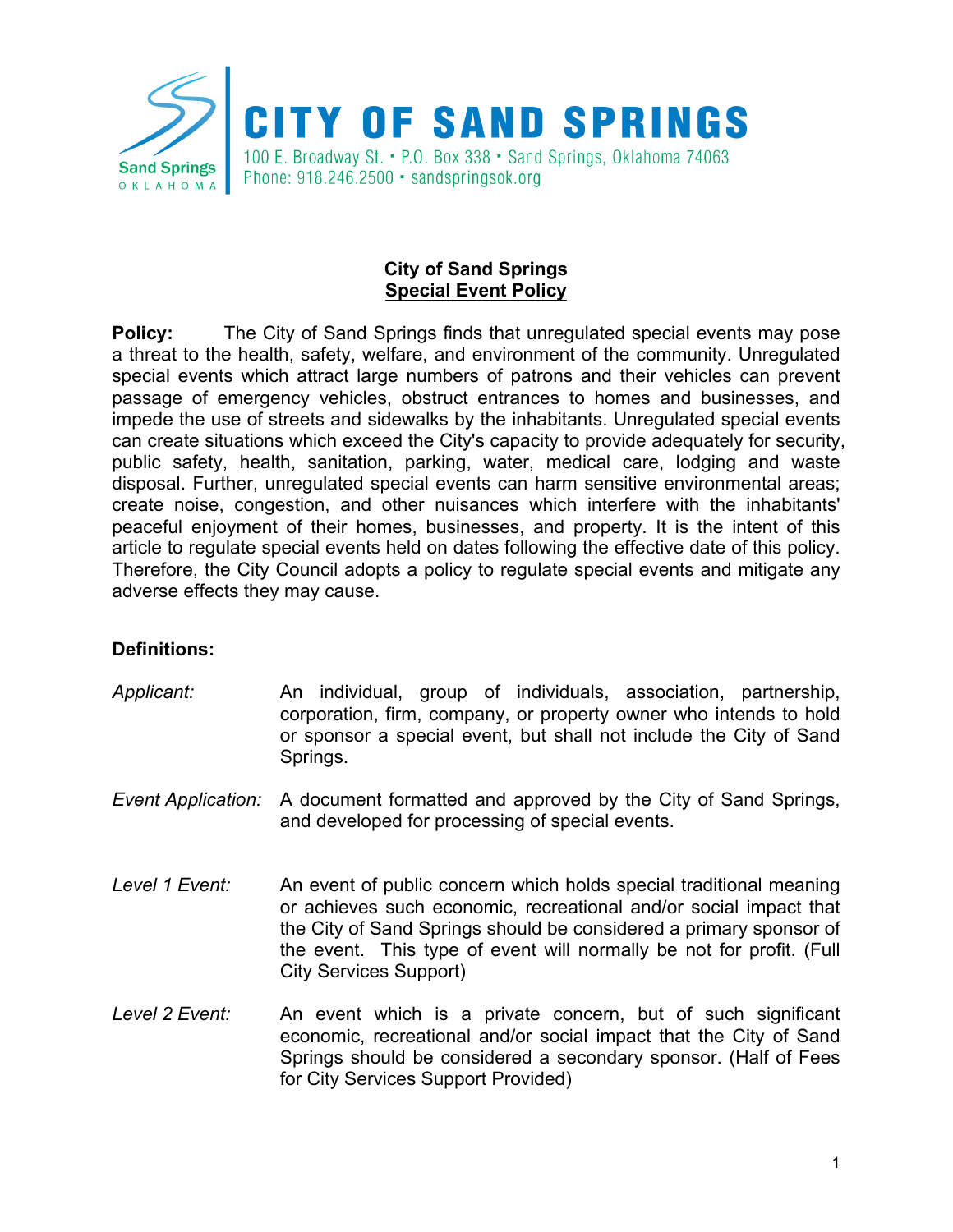- *Level 3 Event:* An event which is a private concern, and not of such significant economic, recreational and/or social impact that it should be considered appropriate for contribution of sponsorship by the City of Sand Springs. (Fees Charged for City Support Provided)
- *Special Event:* Special event means an outdoor meeting, festival, gathering, amusement, show, concert, or other activity that is expected to last two (2) or more hours, is open to the public, and is reasonably expected to attract one thousand (1,000) or more people at any time during the event; or has a significant impact upon public access to a public area or resource.
- *Special Event Area:* Special event area or site means any outdoor place which will be maintained, used, or operated for a special event.
- *Special Event Fee Schedule:* A document formatted and approved by the City of Sand Springs, outlining the costs of each service provided for an event.
- *Special Events Committee:* A committee that represents the City of Sand Springs. Members will be assigned by the City Manager or his representative.

## **Procedures:**

- 1. Applicants for special events shall obtain and file an event application for each separate event to be held within the City of Sand Springs which requires the reservation/closing of any public space, road or facility except the Case Community Center which will be handled through the Parks Department. A \$25.00 application fee is non-refundable but may be applied to the total cost of the event.
- 2. Event applications will be due a minimum of 45 days prior to the event and a review will be scheduled. Failure of 45 days notice may be cause for denial of the application. The exception to this rule is daytime neighborhood block parties involving only minor residential streets. Block party requests should be made 20 days prior to the event.
- 3. The Special Events Committee will review the event application with an event applicant and return an approval letter within 10 working days with one of the following results:
	- A. Approval
	- B. Conditional Approval.
	- C. Denial
- 4. If an event application is returned approved, no additional action is required by the applicant.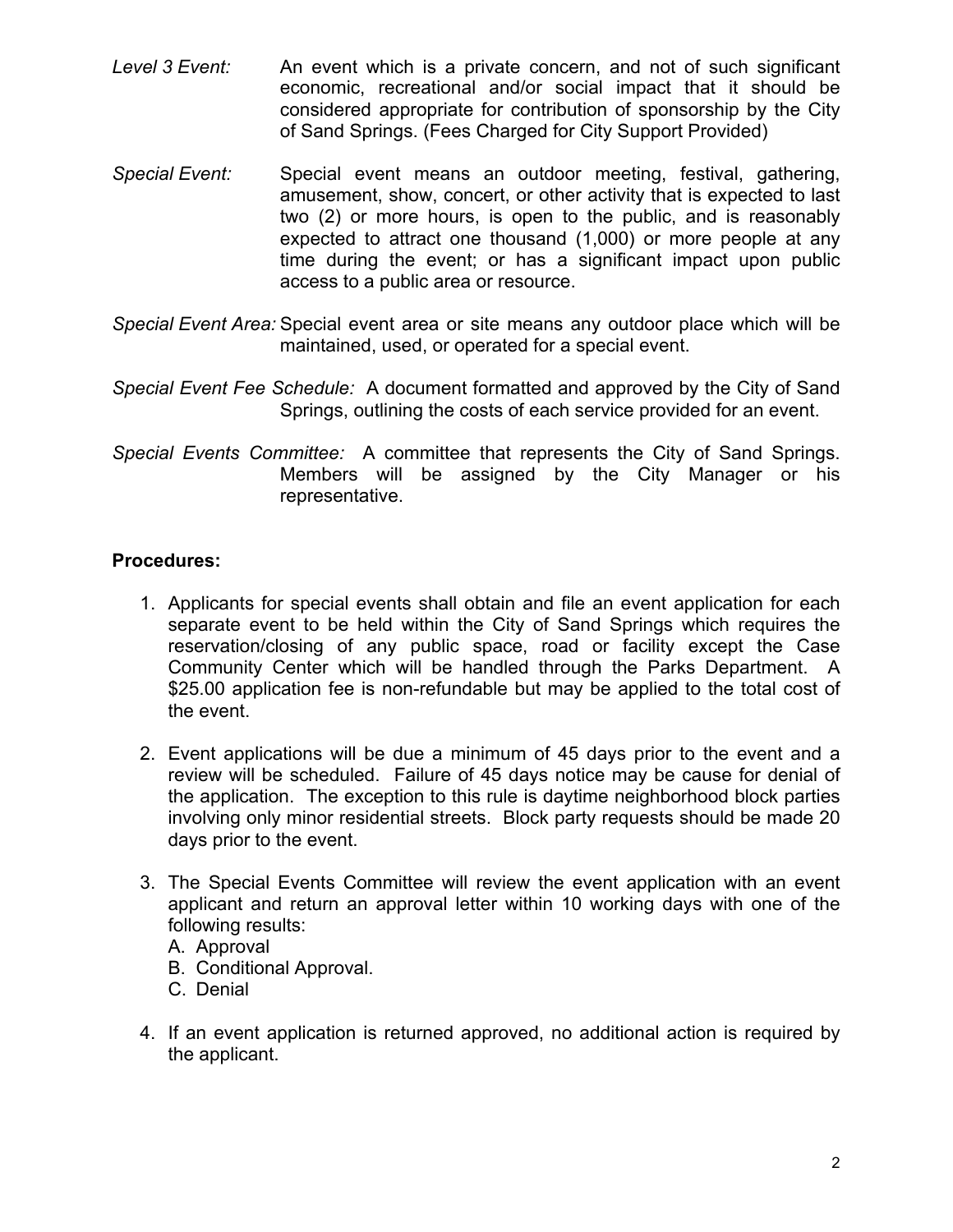- 5. If an event application is returned with conditional approval, the applicant must make arrangements to satisfy those conditions before the event may be held.
- 6. If the event is denied, the applicant may appeal this decision by giving notice to appear before the Special Event Committee to present further information.
- 7. As part of the approval process, staff will define the event as a Level 1, Level 2 or Level 3 event. If the event needs facilities or city personnel, the level will dictate the amount of city sponsorship. City service costs are found in the City fee schedule.
	- A. Level 1 City will bear all of the associated costs of the related city services.
	- B. Level 2 City will notify the applicant of percentage of City participation in assumption of costs for the related city services.
	- C. Level 3 City will bear none of the associated costs of the related city services.
- 8. If the event requires items outlined within the fee schedule, 90% must be paid prior to the event, and the remaining 10% due within 30 days of the event. Any additional charges incurred from the event not previously billed for must be paid within 30 days.
- 9. All events with attendance of over 1,000 people will obtain a certificate of liability insurance in the amount and type of coverage required by the City of Sand Springs that names the City as an additional insured, except that this section is not applicable to any governmental entity that is covered under the Oklahoma Governmental Tort Claims Act, 51 O.S. 2001, Section 151 et seq.
- 10.The Police Chief or his designee shall review the detailed security plan provided by the applicant. The plan must provide measures that will be in place to ensure crowd control, protection of public and private property, and include steps to be taken to prevent trespassers from gaining access to the event site. The plan must include an explanation of how and when City of Sand Springs police officers or private security officers will be deployed and where they will be located during, before, and after the event. The Chief of Police or his designee will determine the number of police officers and/or private security officers required based on the number of persons reasonably expected to attend the event and on any other reasonably reliable information regarding security risks, if any, posed by the proposed special event.
- 11.An applicant must supply adequate personnel for security and crowd control. A security agent employed under this section must:
	- A. Be in uniform.
	- B. Be able to contact the City police or emergency medical services if necessary; and
	- C. Not consume any alcoholic beverage, low point beer or other intoxicants while participating in the event.
- 12.The Fire Chief or his designee and a building official or his designee from the development services division must approve the proposed location and size of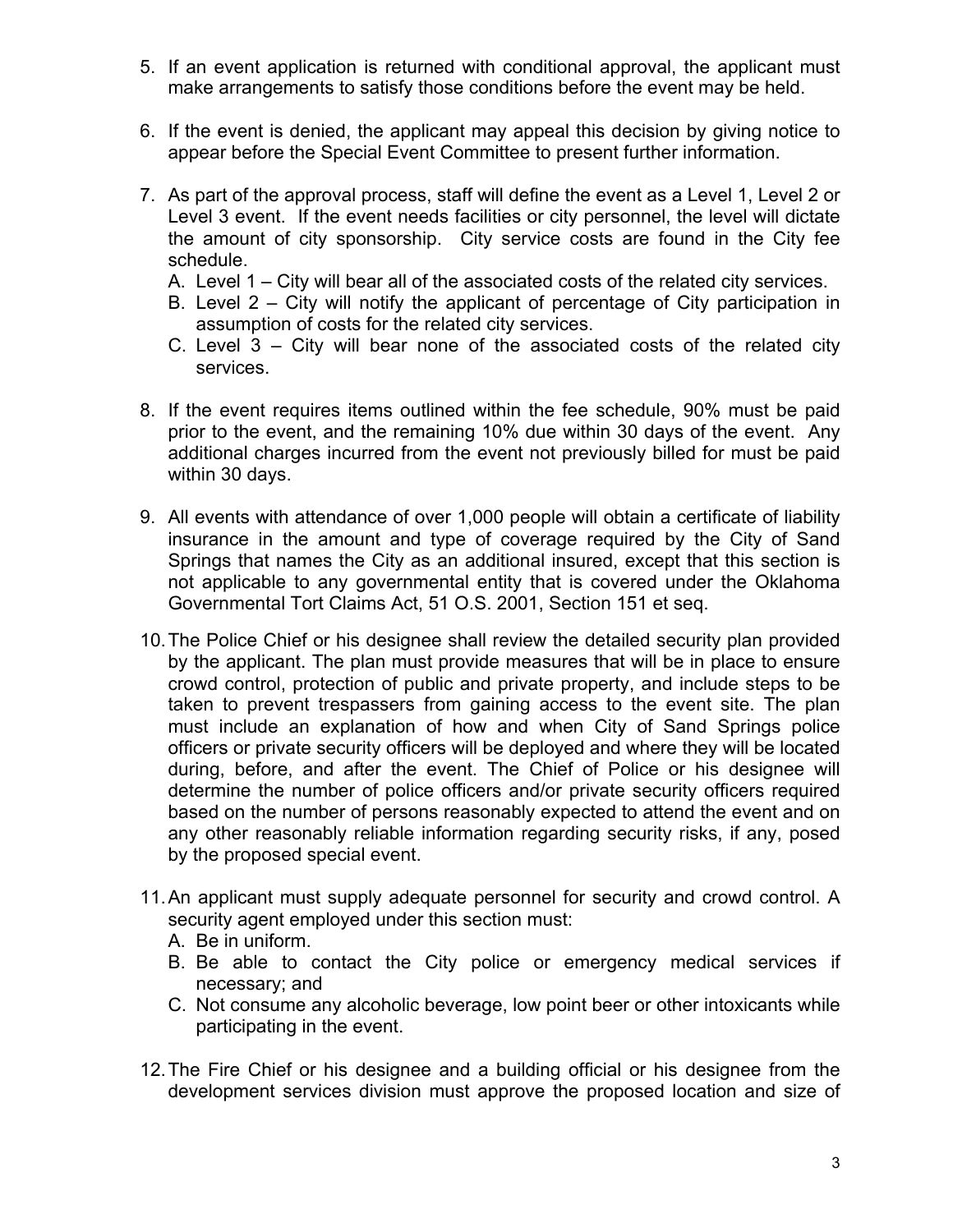any fire lane, booth, tent, stage, and other equipment. The Fire Chief or his designee will determine the appropriate level of adequate fire protection equipment and personnel, if any, which will be required to provide adequate fire protection at the special event site. Fire department personnel may conduct a compliance inspection at a permitted event.

- 13.The Fire Chief or his designee shall review the number and type of emergency medical personnel, services, and equipment provided in the operator's proposed map of the event area. The operator must provide assurance that adequate first aid and emergency medical services are available at the site in light of the nature of the event, its expected duration, and the number of persons reasonably expected to attend.
- 14.Events that close public streets will use the number and types of barricades as noted in the conditional approval letter by the City of Sand Springs. These may be obtained by a private vendor or through the City of Sand Springs based on the special event fee schedule.
- 15.Use of the City of Sand Springs Parks facilities will be subject to all of the conditional approval stipulations as well as the normal parks rules. These rules may be obtained at the parks department office located at the Case Community Center.
- 16.The applicant is responsible for obtaining all necessary permits from local, county and state agencies. These may include, but are not limited to:
	- A. Sales Tax Permit Oklahoma Tax Commission
	- B. Entertainment structures Dept. of Labor
	- C. Charity or Catering Alcohol Permit ABLE and or Oklahoma Tax Commission and City of Sand Springs
	- D. Food and Beverage Tulsa County Health Department, Dept. of Agriculture
	- E. Fighting or Wrestling Event Oklahoma Athletic Commission
	- F. Case Community Center Sand Springs Parks Department
	- G. Fireworks Permit Sand Springs Fire Administration.
	- H. Other permits that my otherwise be required.
- 17.An applicant may not block off a street in a manner that prevents the free movement of pedestrians into and out of the closure area. Freedom of speech rights will not be infringed upon, but behavior that violates the rights of the applicant to hold and enjoy their event will be grounds to be removed from the designated event area.
- 18.Applicants must demonstrate that they considered the impact that the proposed event may have on businesses and citizens.
- 19.If an entry fee is charged for an event, an applicant may not charge the fee to:
	- A. A person who resides or operates a business in the event area; or
	- B. A customer of or a person making a delivery to a business or residence in the event area.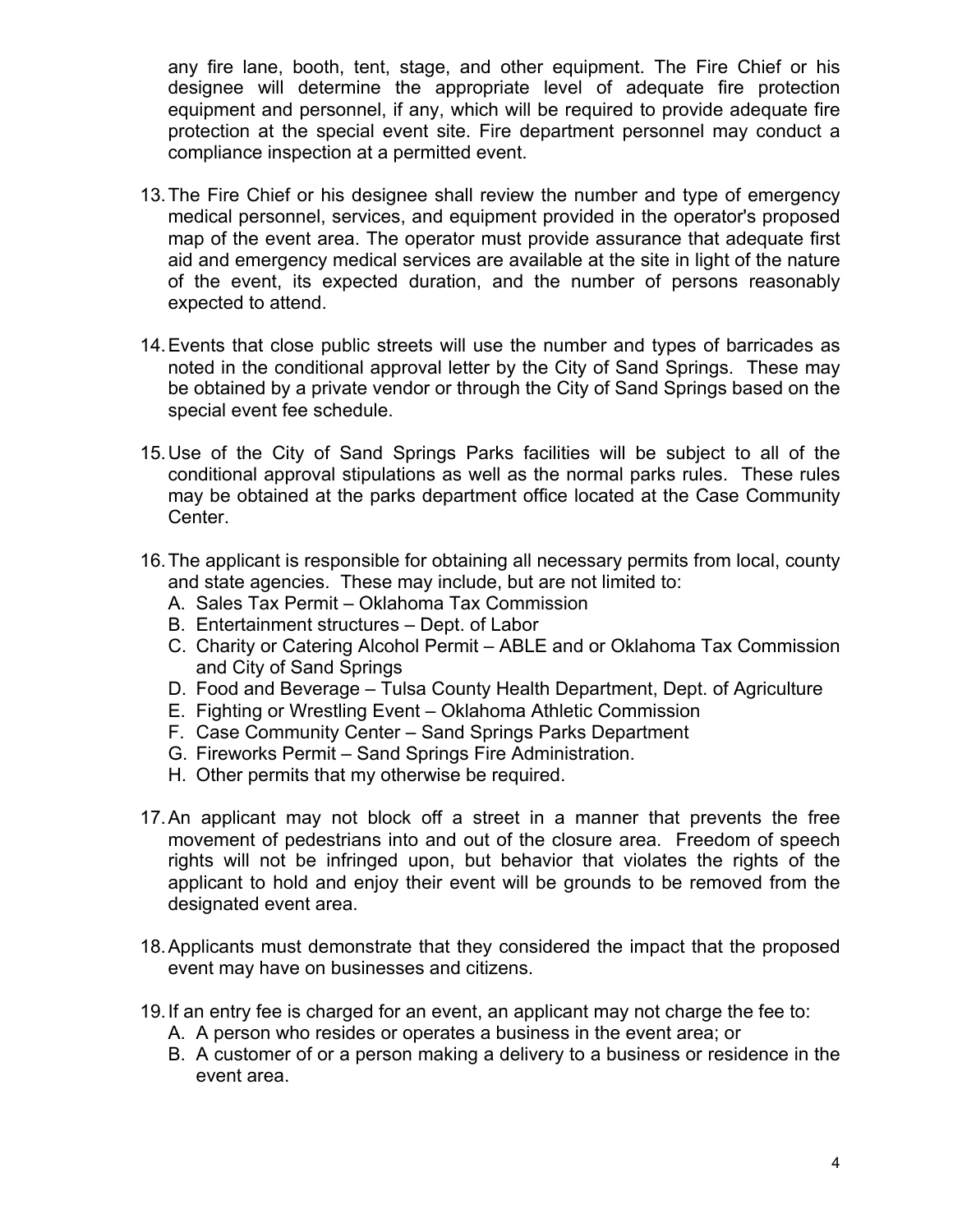- 20.An applicant shall post a sign at each entrance and exit to the event area visible to all patrons entering the area that includes the amount of the entry fee, if any, and the rules of access to the event. An applicant must post the sign required under this section during the time the entry fee is in effect.
- 21.The sale of alcoholic beverages or low-point beer is restricted to use within the special event area which is specifically designated for alcohol consumption. The applicant will exercise due diligence and exert his best efforts to prevent the sale of alcoholic beverages or low-point beer to minors or to prevent alcoholic beverages from leaving the area specifically designated for alcohol consumption. An applicant shall comply with all requirements of the Oklahoma Tax Commission, and the ABLE Commission if alcohol or low-point beer is to be sold at the event.

Adequate police presence and control of alcohol or low-point beer access (i.e. wristbands, etc.) must be approved by City of Sand Springs Chief of Police before any application will be considered.

- 22.In order to insure that the health and welfare of the public at events, the following items must be addressed if applicable to an event.
	- A. A requirement that a valid food handlers' licenses for each person staffing the booths and compliance with temporary establishment requirements of Oklahoma State Health Department Rule 310:257. However, if the special event is a farmers' market properly registered with the Oklahoma Department of Agriculture, the Department of Agriculture and the Oklahoma State Department of Health do not require duplicate permitting.
	- B. If food or beverage booths are used during an event, an applicant shall sprayclean the sidewalk and area around the food and beverage booth with water within twenty-four (24) hours from the end of the event or prior to reopening the street whichever is earlier.
	- C. If an applicant fails to promptly spray clean the sidewalk and area around a food and beverage booth, within twenty-four (24) hours after the end of the event or prior to reopening the street whichever is earlier, the City of Sand Springs shall provide the clean up and charge the applicant the incurred costs of the clean up.
	- D. The applicant must arrange for an approved sanitation company or the City of Sand Springs Sanitation Department to provide an adequate number of trash receptacles, dumpsters, and containers for recyclables for the event.
	- E. If the applicant fails to promptly clean up trash and remove debris from the event site within twenty-four (24) hours from the end of the event or prior to reopening the street whichever is earlier, the City of Sand Springs shall provide the clean up and charge the applicant the incurred costs of the clean up.